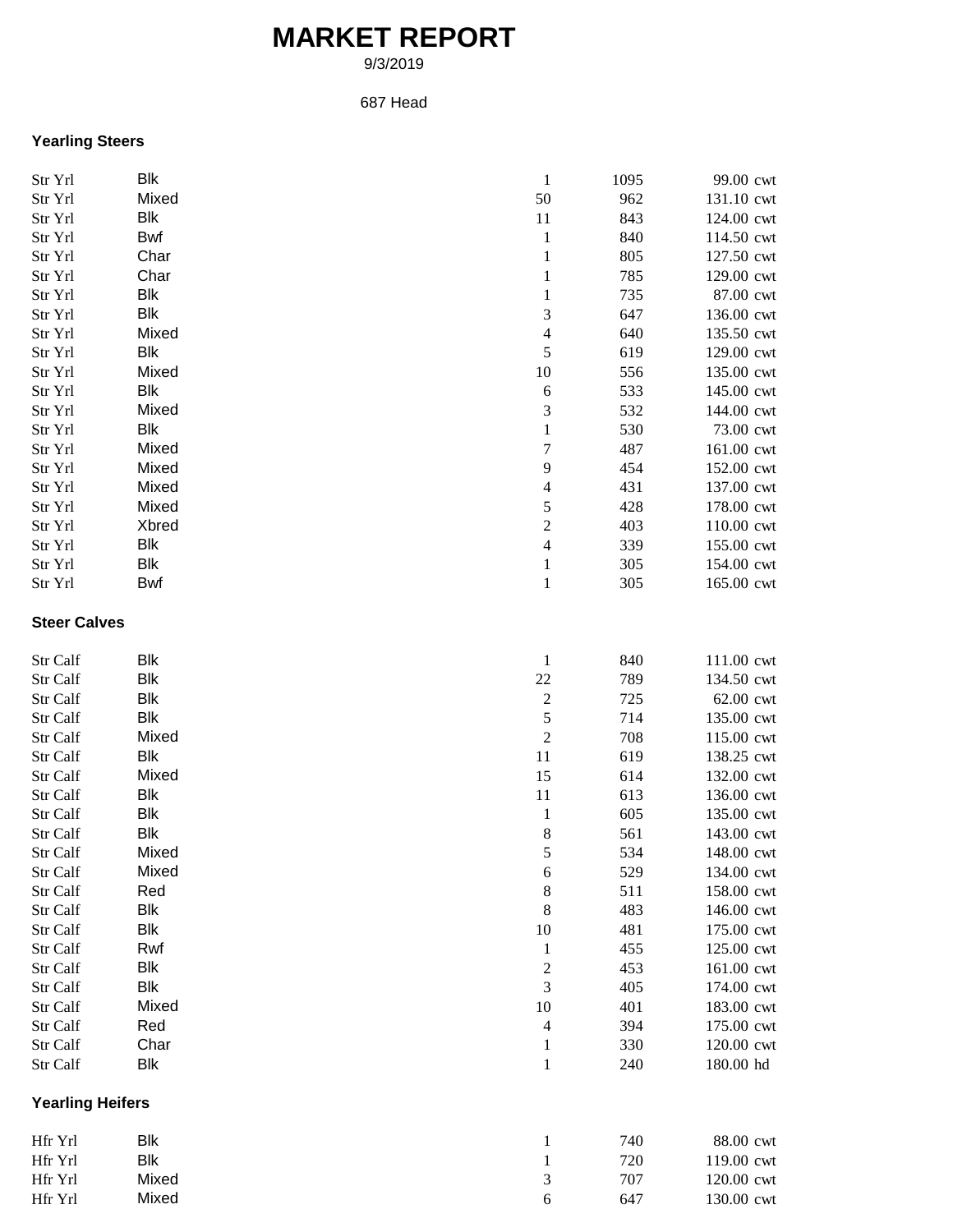| Hfr Yrl              | <b>Blk</b> | 6                       | 643 | 132.50 cwt |
|----------------------|------------|-------------------------|-----|------------|
| Hfr Yrl              | Bwf        | $\mathbf{1}$            | 630 | 101.00 cwt |
| Hfr Yrl              | Blk        | 3                       | 575 | 134.00 cwt |
| Hfr Yrl              | Blk        | $\sqrt{2}$              | 568 | 115.00 cwt |
| Hfr Yrl              | <b>Blk</b> | $\sqrt{2}$              | 560 | 125.00 cwt |
| Hfr Yrl              | Mixed      | 12                      | 549 | 121.00 cwt |
| Hfr Yrl              | <b>Blk</b> | $\sqrt{2}$              | 483 | 153.00 cwt |
| Hfr Yrl              | Mixed      | 16                      | 481 | 125.25 cwt |
| Hfr Yrl              | Mixed      | $\sqrt{2}$              | 470 | 125.00 cwt |
| Hfr Yrl              | Blk        | $\,1\,$                 | 455 | 141.00 cwt |
| Hfr Yrl              | Bwf        | $\mathbf{1}$            | 430 | 70.00 cwt  |
| Hfr Yrl              | Bwf        | 5                       | 406 | 130.50 cwt |
| Hfr Yrl              | US         | $\,$ 8 $\,$             | 396 | 235.00 hd  |
| Hfr Yrl              | Bwf        | $\mathbf{1}$            | 390 | 85.00 cwt  |
| Hfr Yrl              | <b>Blk</b> | $\overline{4}$          | 381 | 143.00 cwt |
| Hfr Yrl              | Blk        | $\boldsymbol{2}$        | 375 | 144.00 cwt |
| Hfr Yrl              | Blk        | $\,1$                   | 365 | 160.00 cwt |
| Hfr Yrl              | Mixed      | $\overline{4}$          | 358 | 145.00 cwt |
| Hfr Yrl              | Blk        | $\mathbf{1}$            | 305 | 155.00 cwt |
| Hfr Yrl              | <b>Blk</b> | 3                       | 297 | 153.00 cwt |
| Hfr Yrl              | <b>Blk</b> | $\mathbf{1}$            | 200 | 335.00 hd  |
| <b>Heifer Calves</b> |            |                         |     |            |
| Hfr Calf             | Blk        | 11                      | 747 | 125.00 cwt |
| Hfr Calf             | Mixed      | $\sqrt{2}$              | 650 | 120.00 cwt |
| Hfr Calf             | Blk        | $\overline{4}$          | 558 | 125.00 cwt |
| Hfr Calf             | Mixed      | 17                      | 552 | 127.00 cwt |
| Hfr Calf             | Blk        | 14                      | 539 | 125.25 cwt |
| Hfr Calf             | <b>Blk</b> | $\sqrt{3}$              | 537 | 119.00 cwt |
| Hfr Calf             | <b>Blk</b> | $\mathbf{1}$            | 520 | 136.00 cwt |
| Hfr Calf             | Mixed      | 13                      | 512 | 127.00 cwt |
| Hfr Calf             | Blk        | $\sqrt{2}$              | 470 | 127.50 cwt |
| Hfr Calf             | Blk        | 9                       | 467 | 131.50 cwt |
| Hfr Calf             | Mixed      | 13                      | 448 | 138.75 cwt |
| Hfr Calf             | <b>Blk</b> | $\mathbf{1}$            | 425 | 10.00 cwt  |
| Hfr Calf             | <b>Bwf</b> | $\sqrt{5}$              | 425 | 137.00 cwt |
| Hfr Calf             | <b>Blk</b> | $\overline{4}$          | 420 | 132.00 cwt |
| Hfr Calf             | Mixed      | $\mathfrak s$           | 410 | 134.00 cwt |
| Hfr Calf             | Blk        | 9                       | 396 | 143.00 cwt |
| Hfr Calf             | Mixed      | 19                      | 390 | 140.00 cwt |
| Hfr Calf             | Mixed      | $\tau$                  | 266 | 450.00 hd  |
| Hfr Calf             | Blk        | $\mathbf{1}$            | 150 | 200.00 hd  |
| <b>Bull Calves</b>   |            |                         |     |            |
| <b>Bull Calf</b>     | Blk        | $\mathbf{1}$            | 830 | 103.00 cwt |
| <b>Bull Calf</b>     | <b>Blk</b> | $\overline{\mathbf{c}}$ | 548 | 123.00 cwt |
| <b>Bull Calf</b>     | Hereford   | $\sqrt{6}$              | 543 | 126.00 cwt |
| <b>Bull Calf</b>     | Blk        | $\mathbf{1}$            | 515 | 124.00 cwt |
| <b>Bull Calf</b>     | Rwf        | 12                      | 515 | 126.00 cwt |
| <b>Bull Calf</b>     | Blk        | $\mathbf{1}$            | 445 | 136.00 cwt |
| <b>Bull Calf</b>     | Mixed      | 3                       | 423 | 130.00 cwt |
| <b>Bull Calf</b>     | Rwf        | $\overline{4}$          | 420 | 137.00 cwt |
| <b>Bull Calf</b>     | <b>Blk</b> | $\boldsymbol{2}$        | 415 | 150.00 cwt |
| <b>Bull Calf</b>     | <b>Blk</b> | $\mathbf{1}$            | 330 | 171.00 cwt |

Bull Calf Rwf

Bull Calf Bwf<br>Bull Calf Blk

Bull Calf

Bull Calf Mixed

1 280 325.00 hd

6 261 475.00 hd

1 260 400.00 hd

1 180 350.00 hd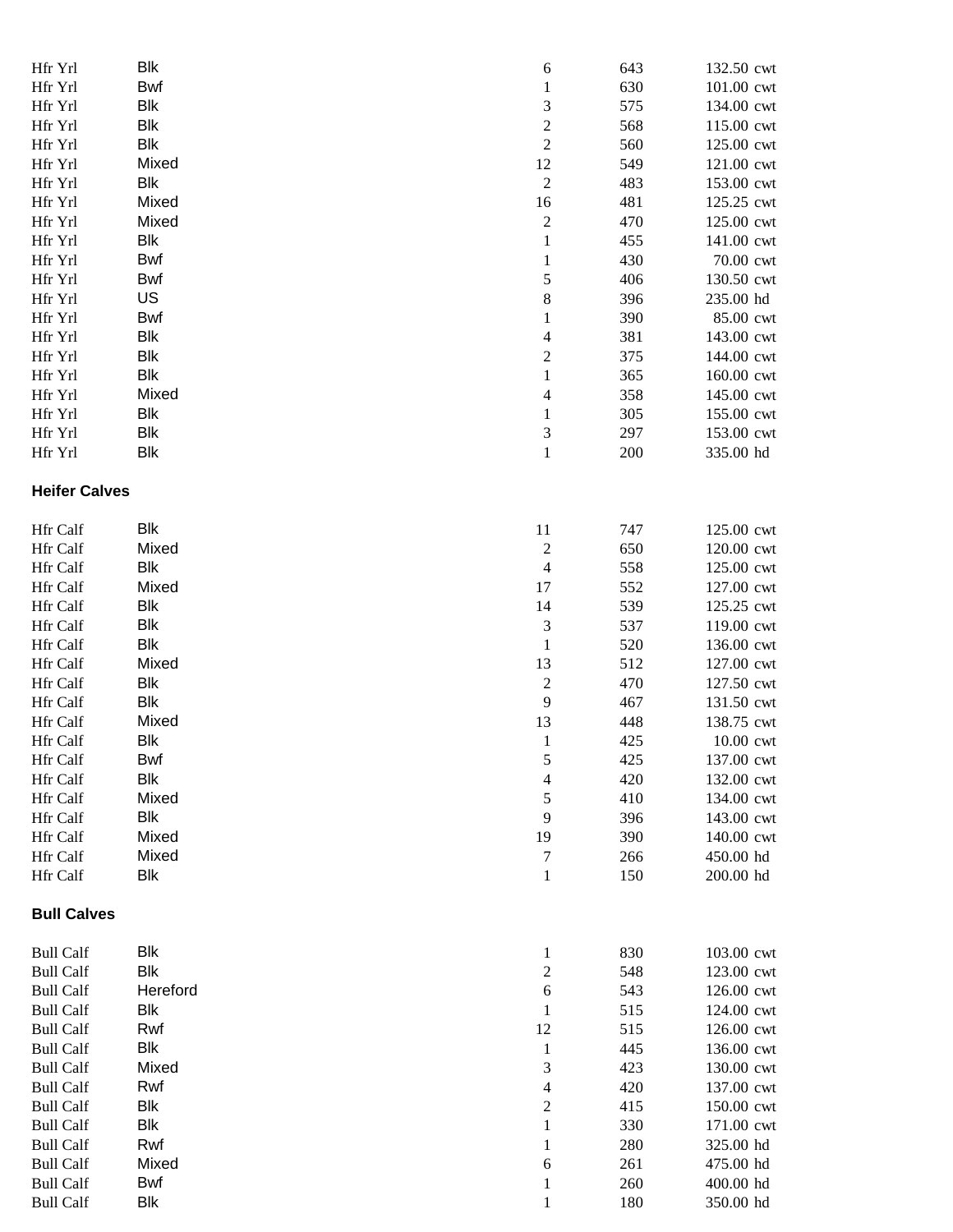## **Cows**

| Cow          | Xbred                    | $\mathbf{1}$              | 1470         | 57.00 cwt              |
|--------------|--------------------------|---------------------------|--------------|------------------------|
| Cow          | Red                      | $\mathbf{1}$              | 1420         | 54.00 cwt              |
| Cow          | Mixed                    | $\overline{\mathbf{c}}$   | 1413         | 60.00 cwt              |
| Cow          | Red                      | $\,1\,$                   | 1400         | 60.00 cwt              |
| Cow          | Char                     | $\mathbf 1$               | 1385         | 1025.00 hd             |
| Cow          | <b>Blk</b><br><b>Blk</b> | $\overline{c}$<br>$\,1\,$ | 1385         | 825.00 hd              |
| Cow          | Mixed                    | $\,$ $\,$                 | 1280<br>1278 | 58.00 cwt<br>55.50 cwt |
| Cow<br>Cow   | <b>Blk</b>               | $\mathbf 1$               | 1275         | 63.00 cwt              |
| Cow          | Mixed                    | $\overline{c}$            | 1275         | 760.00 hd              |
| Cow          | <b>Blk</b>               | $\,1\,$                   | 1260         | 57.00 cwt              |
| Cow          | Red                      | $\mathbf{1}$              | 1255         | 54.00 cwt              |
| Cow          | <b>Blk</b>               | $\sqrt{2}$                | 1245         | 58.00 cwt              |
| Cow          | Mixed                    | $\,$ $\,$                 | 1234         | 57.00 cwt              |
| Cow          | Red                      | $\overline{\mathcal{L}}$  | 1233         | 60.00 cwt              |
| Cow          | Red                      | $\mathbf{1}$              | 1225         | 870.00 hd              |
| Cow          | <b>Blk</b>               | $\overline{c}$            | 1188         | 950.00 hd              |
| Cow          | Red                      | 3                         | 1168         | 50.00 cwt              |
| Cow          | <b>Blk</b>               | $\overline{\mathbf{c}}$   | 1160         | 65.00 cwt              |
| Cow          | <b>Bwf</b>               | $\,1\,$                   | 1160         | 60.00 cwt              |
| Cow          | <b>Blk</b>               | $\mathbf 1$               | 1145         | 1000.00 hd             |
| Cow          | <b>Bwf</b>               | $\mathbf 1$               | 1125         | 725.00 hd              |
| Cow          | <b>Blk</b>               | $\mathbf 1$               | 1115         | 58.00 cwt              |
| Cow          | Red                      | $\mathbf 1$               | 1105         | 58.00 cwt              |
| Cow          | Mixed                    | 9                         | 1098         | 48.50 cwt              |
| Cow          | <b>Blk</b>               | $\mathbf{1}$              | 1095         | 63.00 cwt              |
| Cow          | Mixed                    | 9                         | 1093         | 54.50 cwt              |
| Cow          | Mixed                    | 5                         | 1085         | 58.50 cwt              |
| Cow          | Red                      | $\mathbf 1$               | 1085         | 53.00 cwt              |
| Cow          | Red                      | $\mathbf{1}$              | 1080         | 48.00 cwt              |
| Cow          | Mixed                    | $\overline{c}$            | 1055         | 59.00 cwt              |
| Cow          | Mixed                    | $\overline{\mathbf{c}}$   | 1030         | 55.00 cwt              |
| Cow          | <b>Blk</b>               | $\overline{c}$            | 1020         | 50.00 cwt              |
| Cow          | <b>Blk</b>               | $\overline{\mathbf{c}}$   | 1015         | 49.00 cwt              |
| Cow          | Rwf                      | $\mathbf{1}$              | 1015         | 56.00 cwt              |
| Cow          | Red                      | $\mathbf{1}$              | 1010         | 59.00 cwt              |
| Cow          | Mixed                    | 16                        | 1004         | 51.50 cwt              |
| Cow          | <b>Blk</b>               | $\overline{\mathcal{L}}$  | 1004         | 48.50 cwt              |
| Cow          | <b>Blk</b>               | 1                         | 990          | 56.00 cwt              |
| Cow          | Red                      | $\overline{c}$            | 985          | 46.00 cwt              |
| Cow          | Red                      | 1                         | 970          | 58.00 cwt              |
| Cow          | <b>Blk</b>               | 3                         | 940          | 46.00 cwt              |
| Cow          | Red                      | 1                         | 870          | 46.00 cwt              |
| Cow          | <b>Blk</b>               | 1                         | 845          | 52.00 cwt              |
| Cow          | Blk                      | 1                         | 835          | 49.00 cwt              |
| Cow          | Blk                      | $\mathbf{1}$              | 765          | 51.00 cwt              |
| Cow          | Blk                      | $\mathbf{1}$              | 750          | 15.00 cwt              |
| <b>Bulls</b> |                          |                           |              |                        |
|              | n.                       |                           |              | 0000                   |

| Bull | Red             |   | 2000 | 80.00 cwt  |
|------|-----------------|---|------|------------|
| Bull | Blk             |   | 1505 | 69.00 cwt  |
| Bull | Mixed           | 4 | 1371 | 69.00 cwt  |
| Bull | Red             |   | 1355 | 76.00 cwt  |
| Bull | <b>Hereford</b> |   | 1155 | 69.00 cwt  |
| Bull | <b>Bwf</b>      |   | 775  | 102.00 cwt |